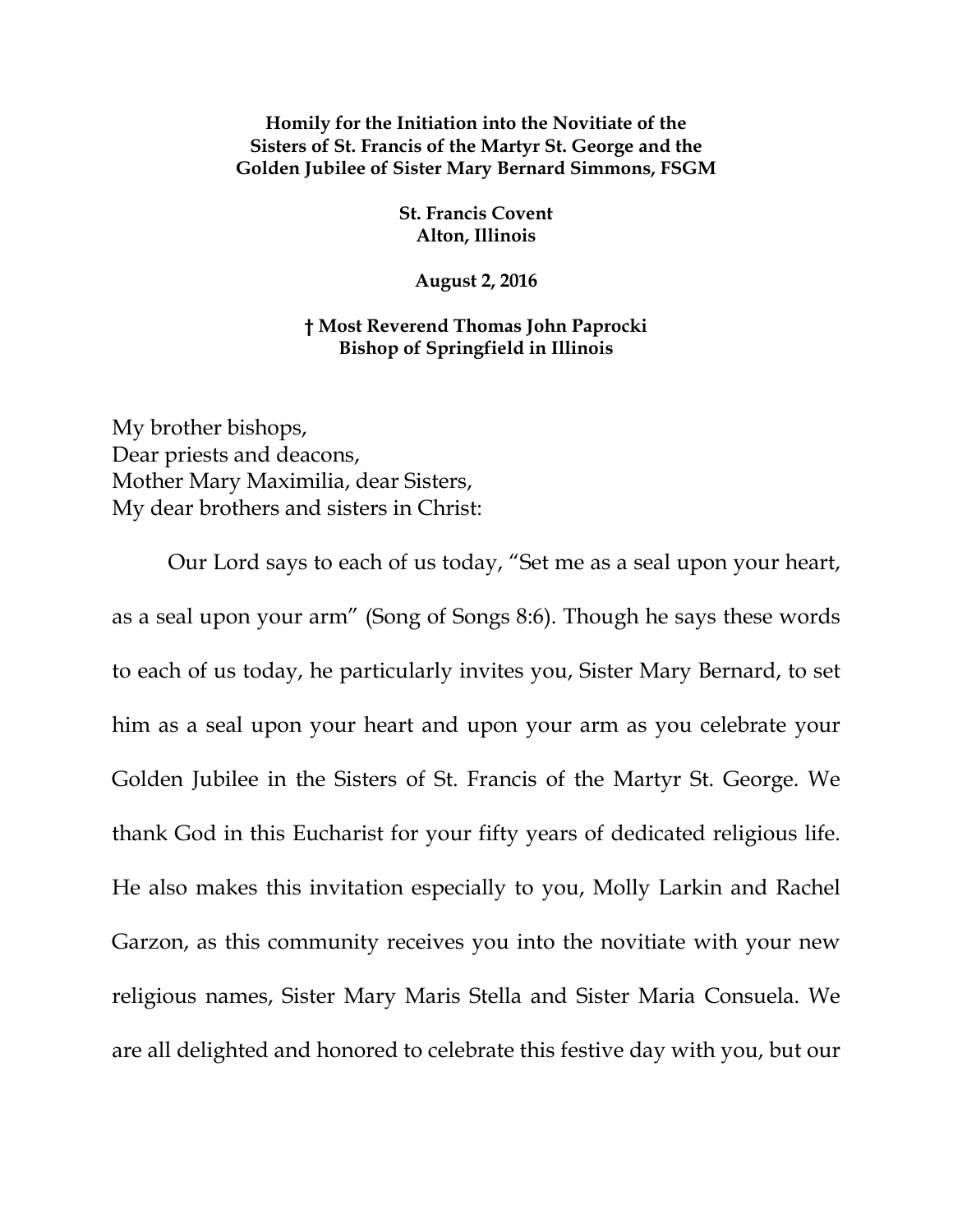hearts will be all the more joyful if we ponder what this seal is, and why we are invited to set it upon our hearts and arms.

In his theological and spiritual reflections *On the Perfection of Life*, the Seraphic Doctor Saint Bonaventure gives a clear instruction to the Poor Clares, an instruction that no doubt also applies to you, dear Sisters, as it does to each of us: "What you should do is to put Jesus Christ crucified 'as a seal on your heart' and, just as a seal is set in soft wax, so you should imprint your spouse Jesus in your heart and say with the prophet: 'My heart has become like wax melting away' (Song of Songs 8:6; Psalm 21:15)."[1](#page-2-0) Is this not why the Apostle says we are "always carrying about in the body the dying of Jesus, so that the life of Jesus may also be manifested in our body" (II Corinthians 4:10)? Friends, after all, become friends by spending time with each other and thinking often about each other.

While we often think of the seat of the intellect as being in our heads and the seat of our emotions as being in our hearts, the ancient Hebrews thought slightly differently; they thought of the seat of their intellect as being in their hearts and the seat of their emotions as being in their stomachs. You might say that we simply shifted things up a bit, which makes setting Christ as a seal upon our hearts something of a romantic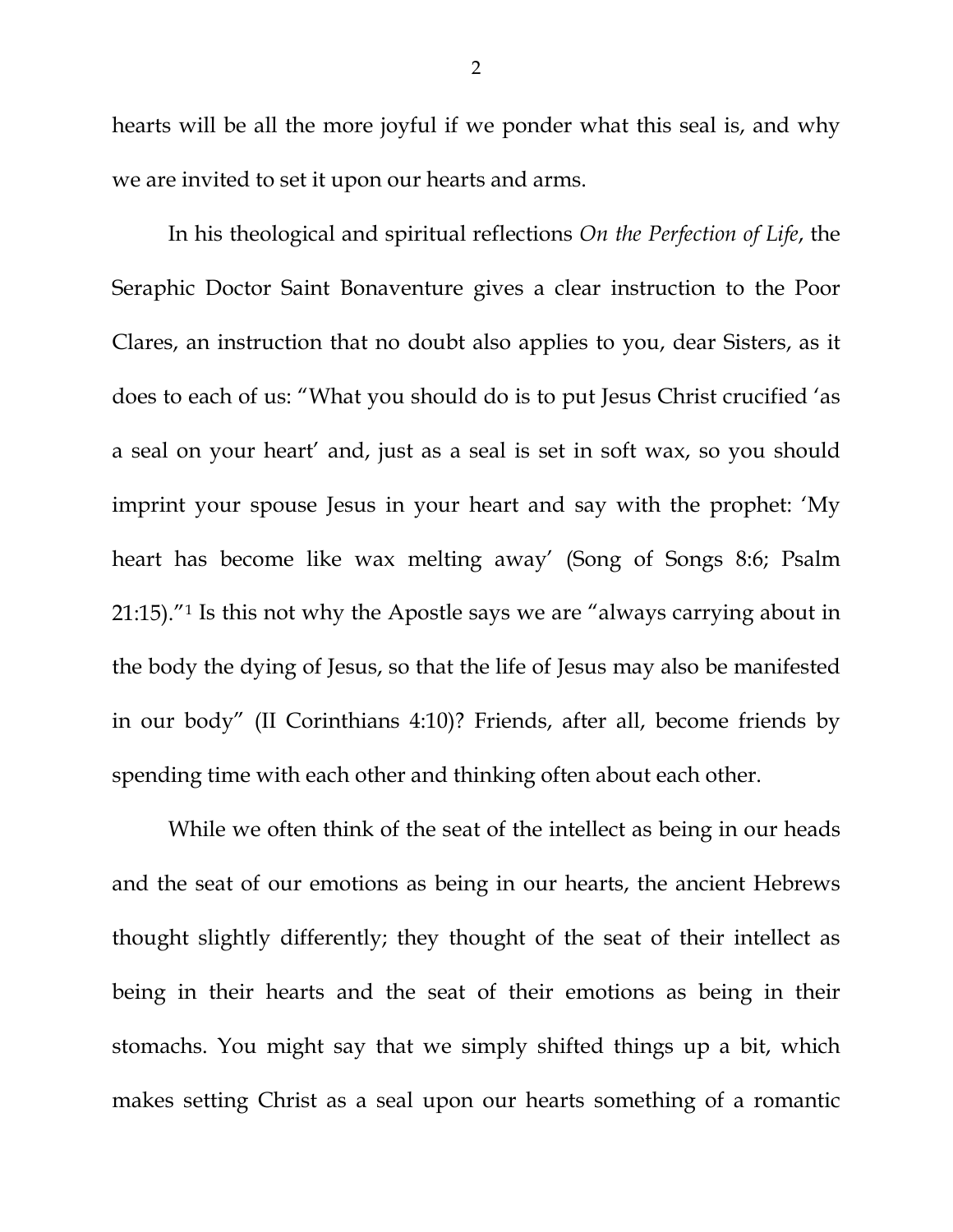<span id="page-2-0"></span>notion for us, though it might not have been the case for the original hearers of the Song of Songs.

<span id="page-2-3"></span><span id="page-2-2"></span><span id="page-2-1"></span>When he reflected on this verse in one of his sermons on the life of Saint Francis of Assisi, the Franciscan Cardinal Matthew of Aquasparta, who was born between 1238 and 1240, noted, "our mind has a flexible quality."[2](#page-2-1) He was not speaking of the physical elasticity of the brain, but rather of a spiritual or symbolic understanding. He went to say:

<span id="page-2-4"></span>The mind is pliable and so for an impression to remain in it there has to be a vigorous pressure from continuous remembering and acknowledgment. Something is impressed by one thought, more is impressed by a second thought, and from repeated, frequent and continuous recalling an impression and image remain, so that when the mind thinks on God as creator, governor, redeemer, the one who forgives sins, especially when the mind thinks of God born, suffered, crucified and dead for it, the thought never leaves the memory, the understanding, the tongue nor the hand. The memory always recalls, the understanding always reflects, the tongue always speaks of Christ and the hand always moves to make the form and sign of the cross. In this way the beloved spoke to the bride: 'Set me as a seal upon your heart, as a seal upon your arm' (Song of Songs 8:6).[3](#page-2-2)

When taking into account the ancient understanding of the heart and our own understanding of the heart, we might rightly say that we impress the image of Crucified Love in our minds so that we might love him more deeply in our hearts. We might also say that we impress the image of Jesus crucified in our hearts so that we might better understand him with our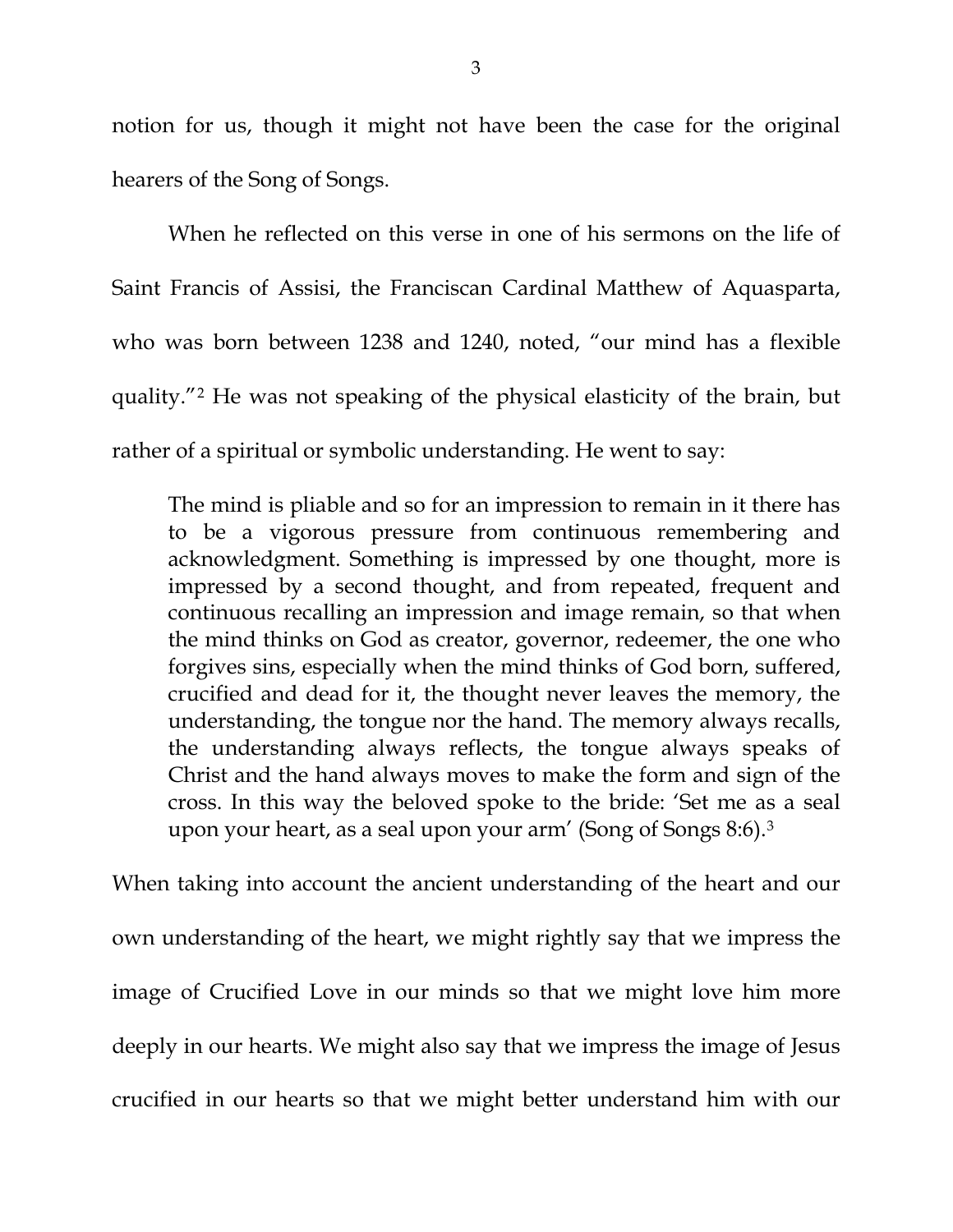minds. This is, perhaps, why Saint Ambrose of Milan says, "Christ is the seal on the forehead, the seal on the heart  $-$  on the forehead that we may always confess him, in the heart that we may always love him, and a sign on the arm that we may always do his work."[4](#page-2-3)

If we truly set the image of Christ crucified on our hearts to know him and to love him, and on our arms to carry out his work, then the joy of Christ will be in us, our joy will be full, and we will bear great and abiding fruit (cf. John 15:11, 16). I know, dear Sisters, that many of you are disappointed that this year we are not receiving the profession of any women into your community; I urge you not to let this disappointment dampen the joy that comes from your own profession into this community. Because this joy is born of your love for Jesus and of his love for you, "many waters cannot quench" it and "neither can floods drown it" (Song of Songs 8:7). To celebrate a Golden Jubilee of profession is no small affair, nor is the reception of two novices; both are occasions which should move our hearts to great rejoicing. The first, because of a long life of fidelity to Christ; the second, because of two souls desiring to be "rooted and grounded in love" with you (Ephesians 3:17).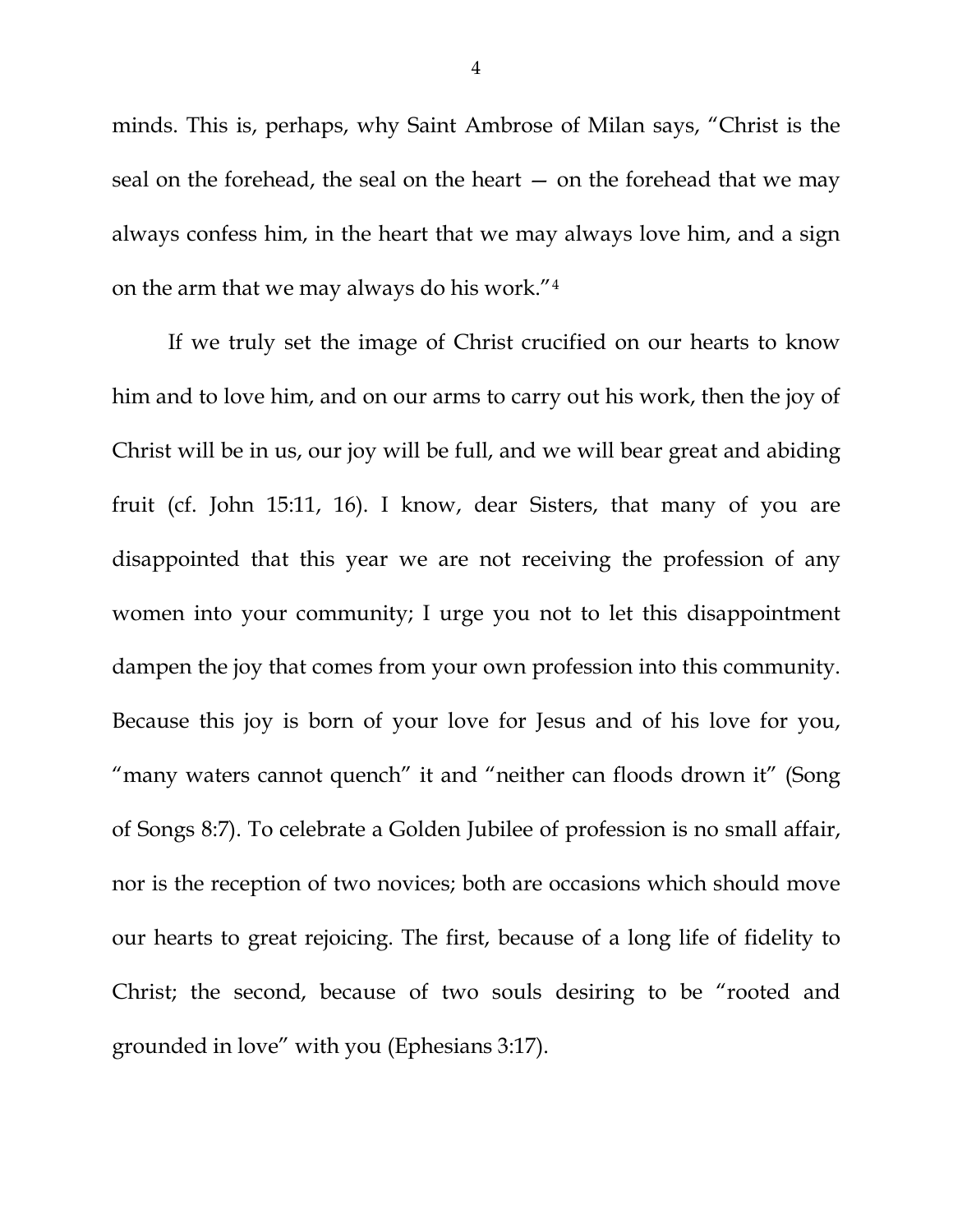With the image of the Crucified Christ set upon your hearts and arms, strive together, dear Sisters, to enter into the "breadth and length and height and depth" of the love of Christ so that all of your apostolic endeavors will always leave a visible imprint of merciful love, for those with eyes to see, on the hearts and minds of those whom you encounter each day (Ephesians 3:18). Living in this way, you, both as individuals and as a community, will reap a rich harvest for the Lord and attract more young women drawn by the witness of your joyful love.

As you seek, then, to impress the image of Christ Crucified ever more deeply within you, I take these words of Saint Bonaventure as my own prayer for you: "May peace glow in your heart[s], Christ in your works, and may there be formed in you wisdom and justice and redemption."[5](#page-2-4)

May God give us this grace. Amen.